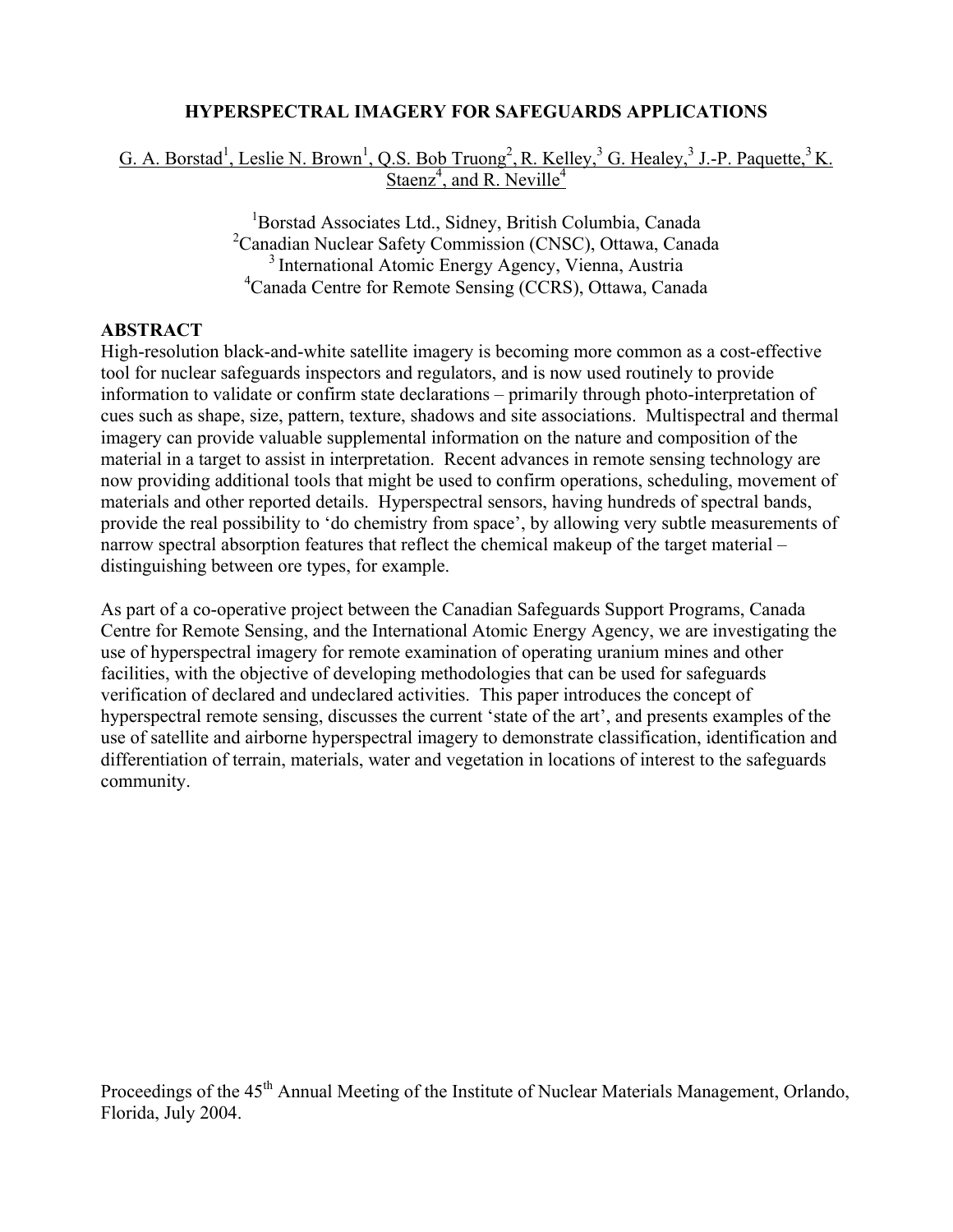# **SAFEGUARDS APPLICATION OF REMOTE SENSING**

Facilities of interest to the safeguards community are often located in remote areas far from built up areas and are difficult or expensive to access. Satellite imagery is the only tool available that provides synoptic, wide-area spatial coverage of remote or inaccessible areas without administrative restrictions. Trans-boundary analyses can be repeated at intervals to provide temporal monitoring and change analysis. Commercially available high resolution satellite imagery is now becoming a common tool of safeguards inspectors, and allows production of up-to-date, independently produced maps that can be used to evaluate member state declarations and monitor reactor or mine operations.

In 2004, a wide variety of satellite data is available

- very high resolution panchromatic (black and white) imagery similar to aerial photography that is taken on demand. These systems (IKONOS, Quickbird, EOS) have recently been introduced commercially and are replacing aerial photography for many applications.
- lower spatial resolution multispectral (many colours usually 4-10 spectral bands) imagery; with more spectral resolving power. IKONOS and Quickbird offer 2-4m pixels; Landsat Thematic Mapper, while only having 30m resolution also has thermal capability and a 30 year archive of the entire earth. These systems are very widely used in biology, geology, meteorology and other fields of science.
- hyperspectral (very many colours, currently 200 spectral bands with 30m pixels from HYPERION) imagery capable of detecting very subtle colour variations. Currently in research, hyperspectral holds great promise for detailed identification and classification of surface materials.
- more recent radar imagery that can see through cloud and darkness (not discussed here)

In general, the panchromatic sensors allow an analyst to use photo-interpretative techniques to recognise *structures and objects* by the their shape, texture, shadows, orientation, context. The more common multispectral sensors generally have lower spatial resolution, having traded spatial detail for spectral resolving power. Unlike panchromatic systems, multispectral and hyperspectral systems permit identification of *material, composition or surface chemistry* by their spectral signature or colour, not by their shape. They thus offer the safeguards community a new data dimension with considerable promise.

### **THE HYPERSPECTRAL CONCEPT**

Figure 1 illustrates the spatial and spectral properties of panchromatic, multispectral and hyperspectral imagery. With panchromatic imagery, very detailed spatial patterns can be resolved, but the only spectral information is brightness. Structures such as buildings or industrial components are readily identified from their shape and size. With multispectral, broad colour information is available, at a cost of some loss of spatial resolution. Although buildings are less clear, other features such as vegetation or water that can be ambiguous in panchromatic imagery are clearly identifiable based on their colour. With hyperspectral, there is further degradation of the image spatially, but now details of the spectral properties of the scene may be resolved, permitting the identification of materials.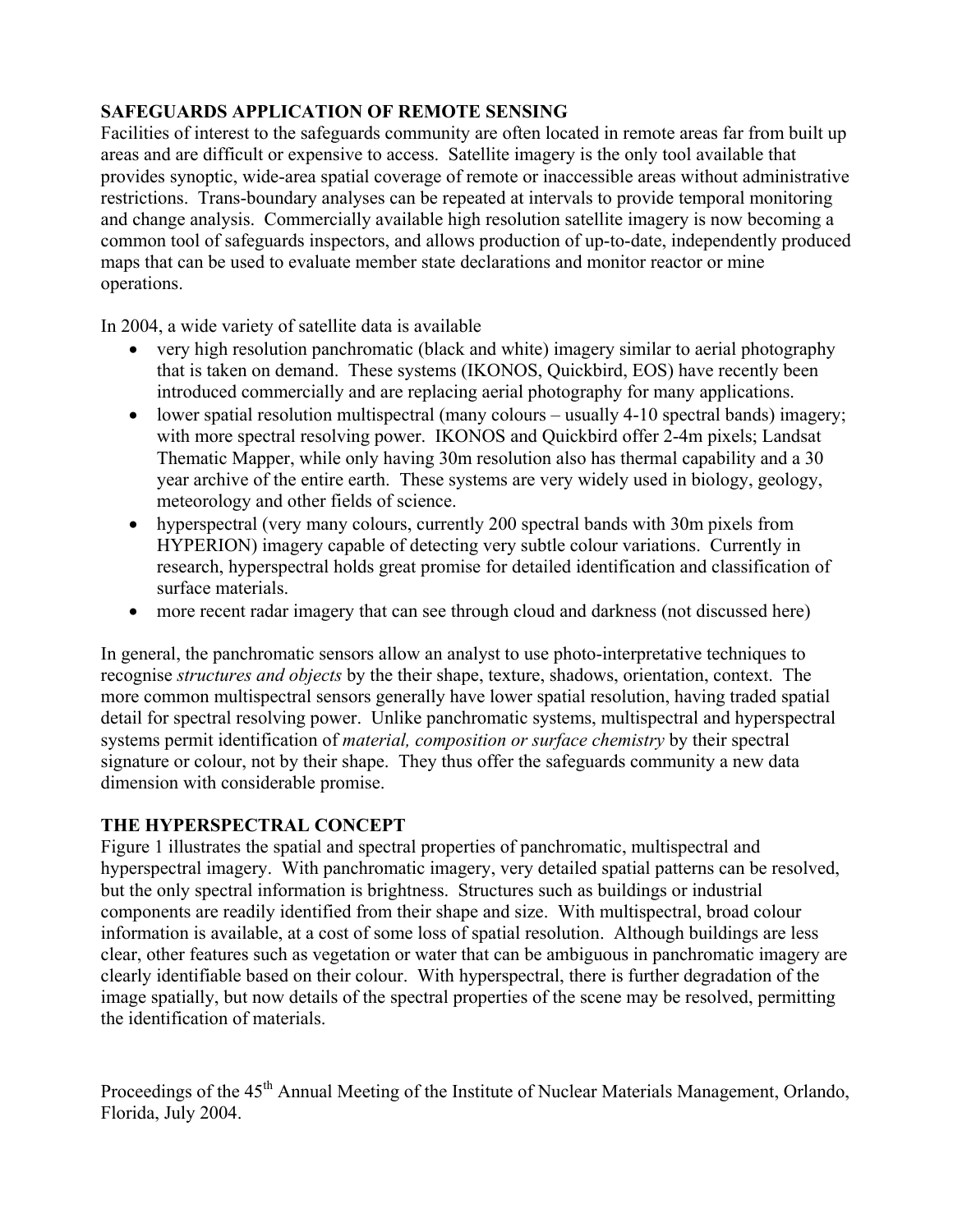From a safeguards standpoint there are applications for all three types of imagery. The selection of which to use in any situation is a function of the type of information to be extracted. Are buildings and other structures of primary interest? Is there information to be derived from vegetation or water properties? Is the composition of mine waste of interest, for example?

Since panchromatic imaging is well known in the safeguards community our focus in this paper is the applications of multispectral and in particular hyperspectral imagery. We present examples of these and discuss the types of information that can be obtained from their interpretation.



Figure 1. Comparison of spectral and spatial properties of panchromatic, multispectral and hyperspectral imagery. Adapted from http://eo1.gsfc.nasa.gov/overview/Workshop/06.pdf

# **HYPERSPECTRAL DETECTION OF INDUSTRIAL MATERIALS**

If the spectral properties of materials of interest are known, hyperspectral imagery can be used to locate those materials in a satellite scene. We used laboratory spectral measurements of samples of raw phosphate ore and phosphate fertilizer to locate these materials in imagery from the American hyperspectral satellite sensor HYPERION. Figure 2 shows samples of the ore and fertilizer obtained from the site, laboratory spectra of the two materials, and their localization in imagery from HYPERION. We see the main ore stockpile located in the lower half of the image, and fertilizer scattered around the processing facility.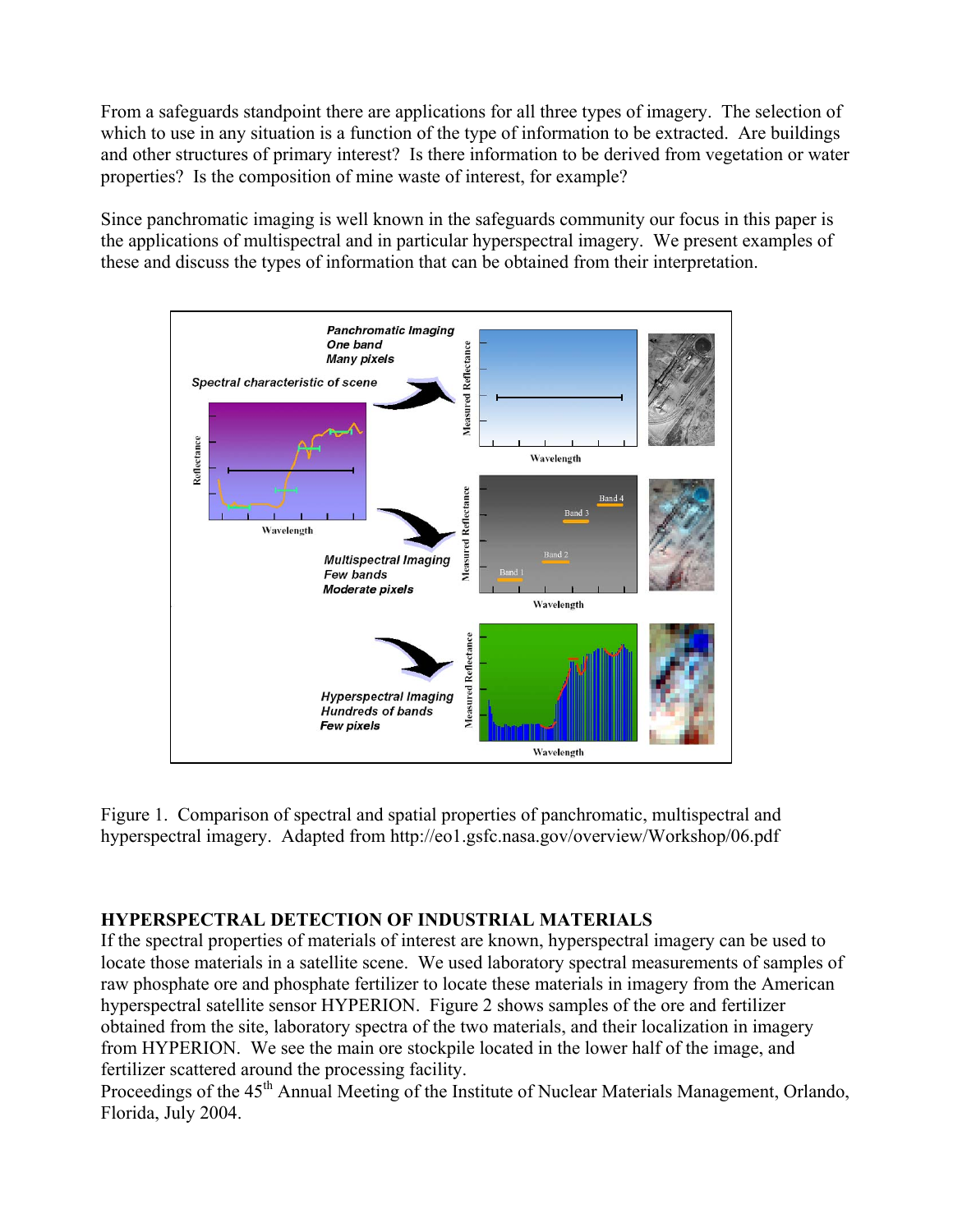

Figure 2. Localization of raw ore (red) and processed fertilizer product (green) in a HYPERION image, based on laboratory spectra of samples. The distributions are shown as red and green overlays superimposed on a black-and-white background image.

### **HYPERSPECTRAL IDENTIFICATION OF UNKNOWN MATERIALS**

Hyperspectral imagery can also be used in an exploratory manner, to highlight materials of potential interest. Using the same HYPERION scene we identified an area with spectral properties that were distinct from those of the surrounding terrain, a fact that was only vaguely evident as a slight darkening in a panchromatic image of the same area (Figure 3). We extracted a spectrum from the image, and by making comparisons with a spectral library, were able to identify the unusual spectrum as cement.



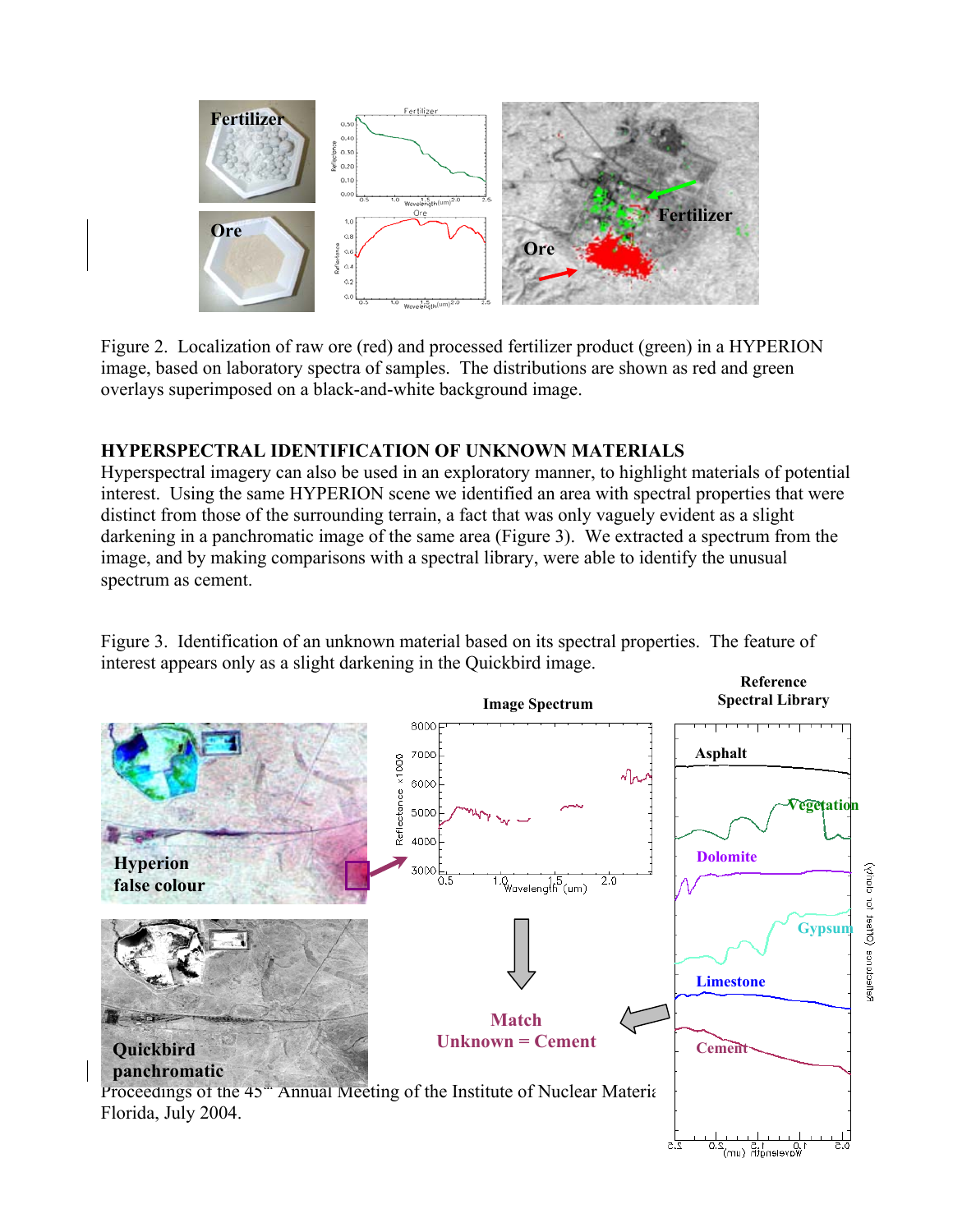#### **AN INTEGRATED APPROACH**

For some tasks, the best approach may be to integrate panchromatic, multispectral and hyperspectral imagery. Figure 4 illustrates an investigation aimed at identifying targets in another HYPERION scene, that were selected on the basis of unusual spectral properties not detectable in normal visible/near infrared imagery. We had begun by asking the computer to find 'pure' pixels, that is, targets that were spectrally distinct from everything else in the image. One of the unique spectral signatures found at several isolated locations in the image, was characterized by elevated values only in the long wavelength, shortwave infrared (SWIR) portion of the spectrum. From other work, we speculated that this unique spectrum was blackbody radiation from very hot (over 800 C) material, but we did not know what these targets were.



Proceedings of the 45<sup>th</sup> Annual Meeting of the Institute of Nuclear Materials Management, Orlando, Florida, July 2004.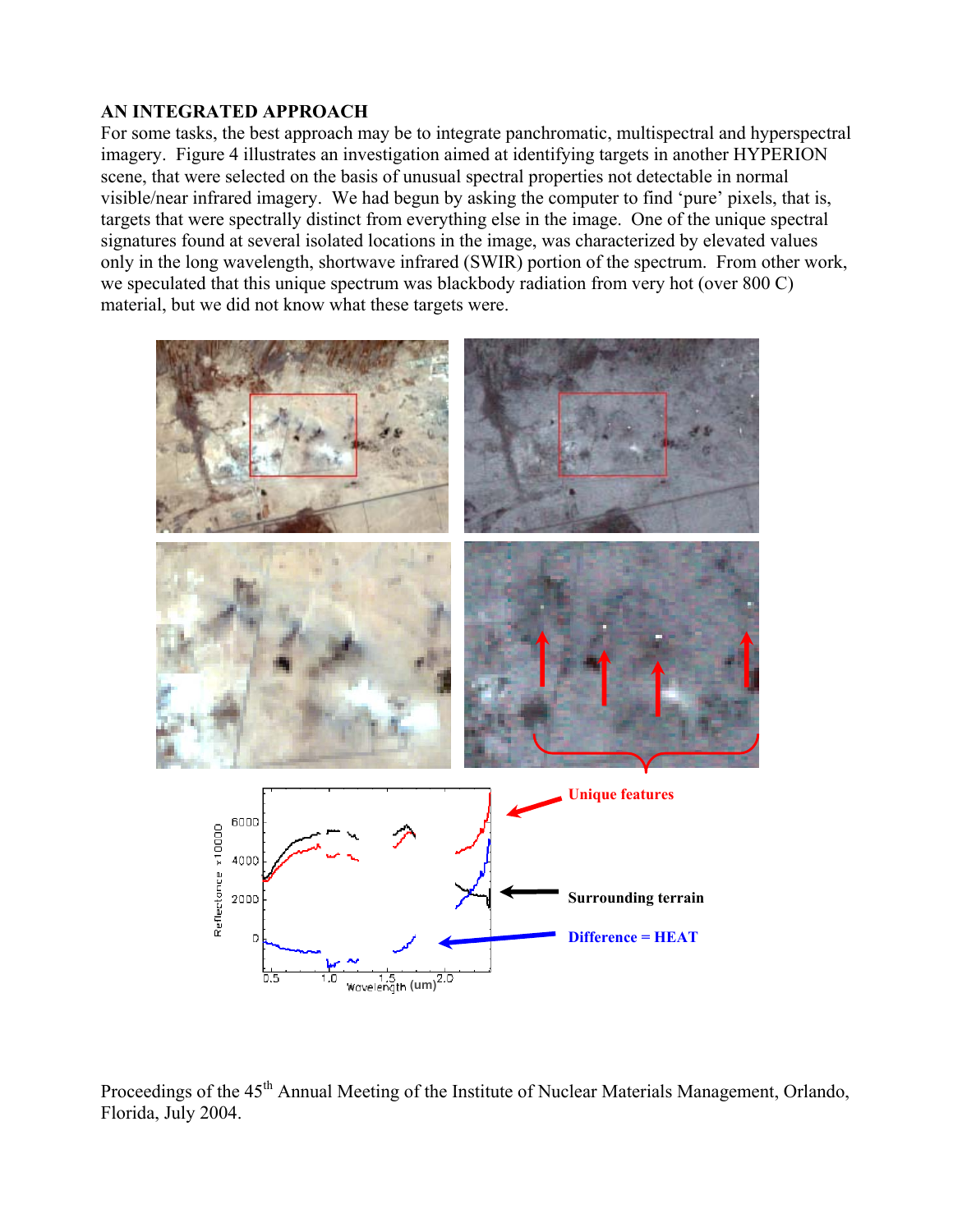Figure 4. Identification of unique targets from HYPERION imagery as heat sources. *Left,* visible/near infrared, and *right,* SWIR imagery.

We then examined Quickbird high-resolution panchromatic imagery of the same area, and overlaid it on the HYPERION image. This allowed us to see that all four targets had similar structure, and tentatively identify the heat sources as brick kilns (Figure 5).



Figure 5. Use of HYPERION hyperspectral imagery in combination with Quickbird high resolution panchromatic to identify heat sources.

Finally, several examples of thermal imagery from Landsat and ASTER were examined to create a time series of kiln usage. Figure 6 shows the four kilns, plus three additional heat sources found in the thermal images, which were not hot when the HYPERION scene was acquired. Two of these (#6 and 7) were identified from Quickbird imagery as being structurally different from the others, likely stacks from a cement plant located off the left margin of the images. Interpretation of the time series shows that kiln #3 was in use on all dates, whereas the others were in use only occasionally (Table 1).

Table 1. Summary of thermal output by seven structures identified in Figure 6.

|           |         | Brick kilns |  |    |  |  | Other |  |
|-----------|---------|-------------|--|----|--|--|-------|--|
| Date      | Sensor  |             |  | ້  |  |  |       |  |
| 26 Nov 00 | andsat7 |             |  | -- |  |  |       |  |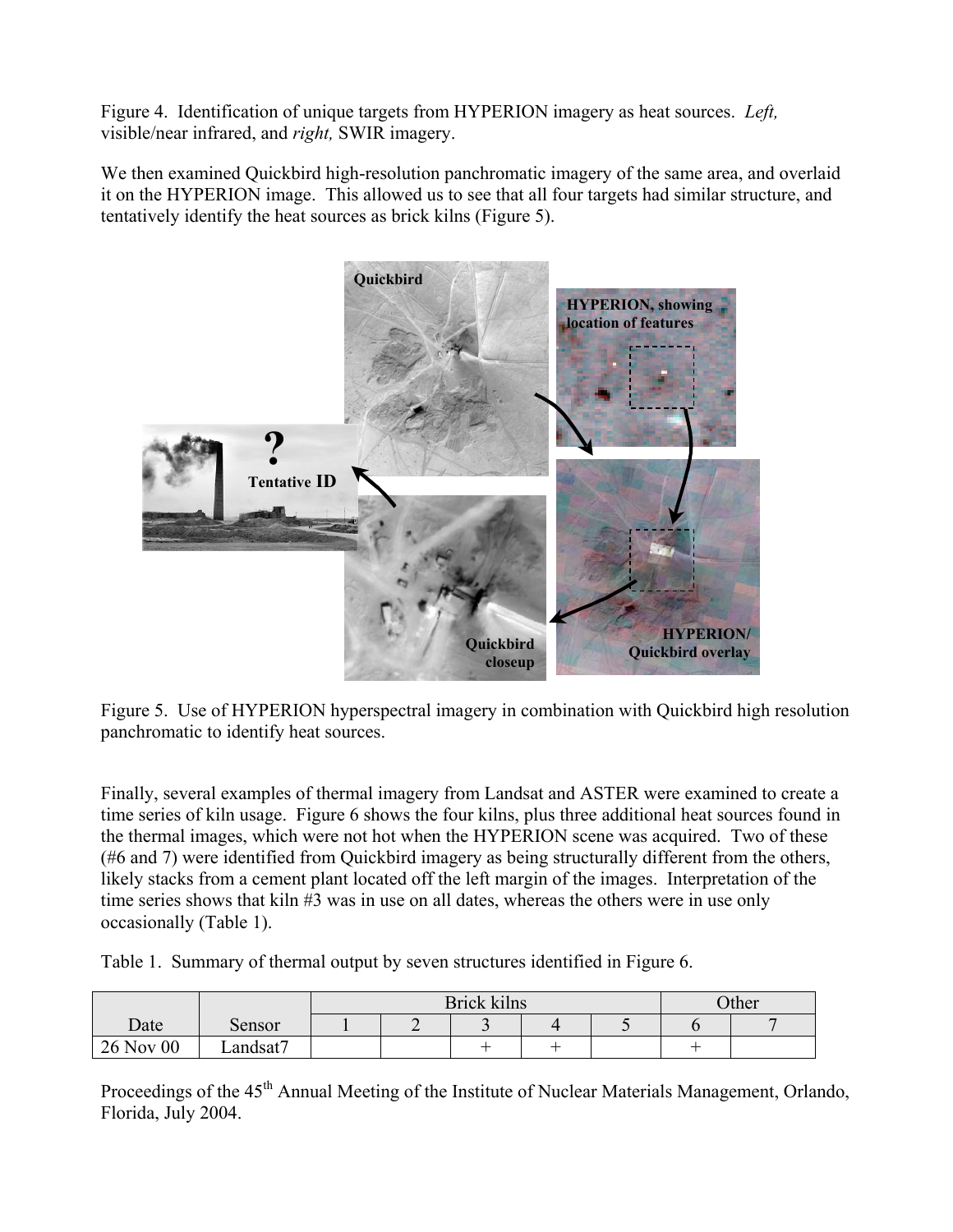| $\sim$<br>$\delta$ Jun $01$ | CDCD<br>∸™  |  |  |  |  |
|-----------------------------|-------------|--|--|--|--|
| 24 Jul 01                   | CDCD<br>TER |  |  |  |  |



*HYPERION May 8/02* 



*Landsat7 November 26/00* 





#### Summary

Hyperion image with overlays comparing locations of high temperature pixels from ASTER and Landsat scenes with those identified from HYPERION.

Yellow: HYPERION May 8/02 Green: Landsat November 26/00 Red: ASTER June 6/01 Blue: Aster July 24/01 Magenta: Aster October 24/02





*ASTER June 6/01 ASTER July 24/01 ASTER October 24/02*

| $\sim$<br>$8^{\degree}$<br>May<br>∪∠ | <b>HYPERION</b> |  | -- |  |  |
|--------------------------------------|-----------------|--|----|--|--|
| $\Omega$<br>24<br>. Jet<br>$U\angle$ |                 |  | -  |  |  |

Figure 6. Time series of thermal imagery from HYPERION and the multispectral sensors, Landsat ETM7 and ASTER, to show temporal usage of the heat-producing structures. In the Landsat and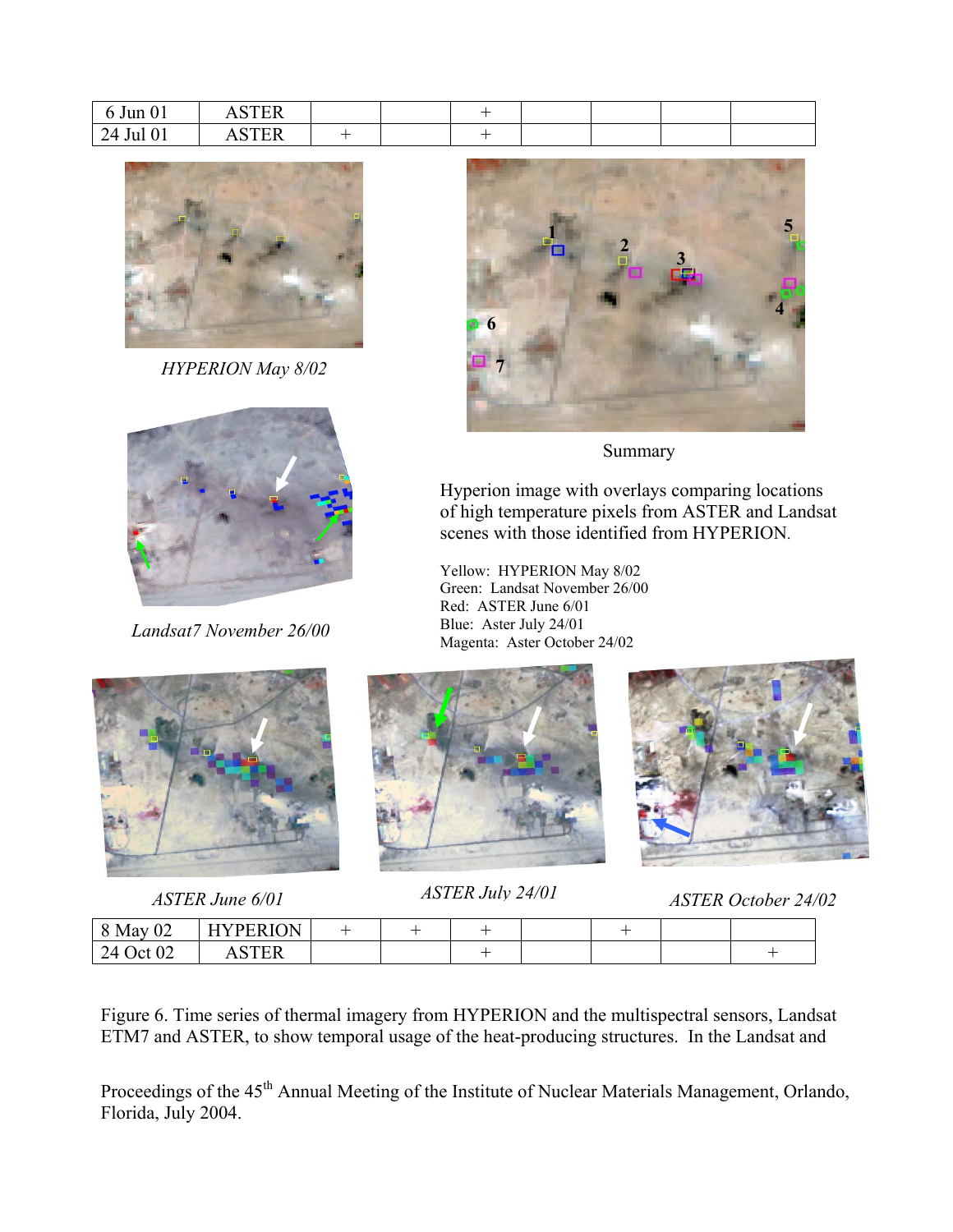ASTER images a colour image is overlaid with coloured pixels showing relative temperature (blue  $=$  slightly elevated temperature, red  $=$  high temperature; no overlay  $=$  "normal" temperature).

Each sensor plays a role in monitoring. HYPERION, ASTER and the commercial high spatial resolution satellites are 'targeting sensors' (that is, they are only turned on over targets of interest), and all have limited archives. They thus cannot be used to produce a long time series. We only used one Landsat example, but we could have taken advantage of its 30-year archive to produce a time series at intervals as short as 16 days.

## **SUMMARY**

Hyperspectral offers a new dimension to satellite imaging being used by the safeguards community. In addition to *identification of structures and objects* in panchromatic images, it is now possible to identify and detect the *composition, material and surface chemistry* of a target using hyperspectral imagery. While the availability of spacecraft hyperspectral sensors is at present limited to HYPERION, Canada and several other nations are currently planning follow-on systems. Most are scheduled for launch before the end of the decade. Hyperspectral science is currently the focus of great attention in the remote sensing community and we can count on soon having several spaceborne hyperspectral systems in wide use.

Hyperspectral imaging is a new tool to add to the image analyst's toolbox along with the panchromatic and multispectral tools already in use. With appropriate use of hyperspectral, multispectral and panchromatic imagery, much more complete, multi-dimensional site descriptions can be built of the structure, composition and temporal variability of targets of interest.

### **REFERENCES**

[1] Q.S. Bob Truong, G. A. Borstad, K. Staenz, R. Neville, R. Leslie, P. Riggs and V. Bragin, " Multispectral and Hyperspectral Imagery for Safeguards and Verification of Remote Uranium Mines," Institute of Nuclear Materials Management Symposium, Phoenix, Arizona, July 2003.

[2] R. A. Neville, J. Levesque, K. Staenz, C. Nadeau, P. Hauff and G.A.Borstad, "Spectral Unmixing of Hyperspectral Imagery for Mineral Exploration: Comparison of Results from SFSI and AVIRIS," Canadian Journal of Remote Sensing, Vol. 29, No. 1, 99-110, 2003.

[3] R. Leslie, Q. S. Truong, G. A. Borstad, K. Staenz, R. Neville, P. Riggs and V. Bragin, "Satellite Imagery for Safeguards Purposes: Utility of Panchromatic and Multispectral Imagery for Verification of Remote Uranium Mines," Institute of Nuclear Materials Management Symposium, Orlando, Florida, June 2002.

[4] R. A. Neville, K. Staenz, J. Lévesque, C. Nadeau, Q.S. Truong and G. A. Borstad, "Uranium Mine Detection using an Airborne Imaging Spectrometer," Fifth International Airborne Remote Sensing Conference, San Francisco, California, September 2001.

[5] G. A. Borstad, Q.S. Bob Truong, R. Keeffe, P. Baines, K. Staenz and R. Neville, "Using Limnological and Optical Knowledge to Detect Discharges from Nuclear Power Plants - Potential